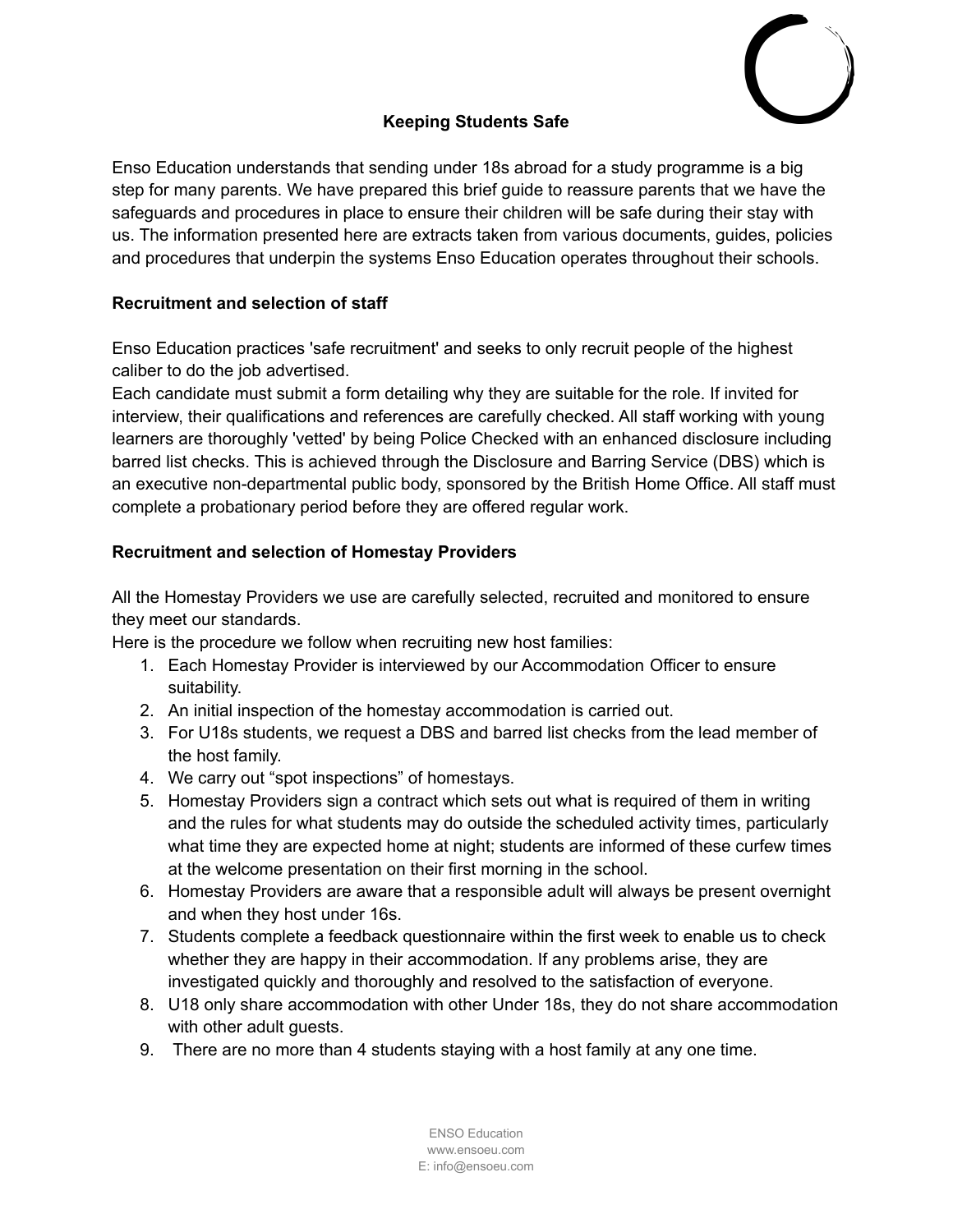#### **Introduction and orientation**

All students, group leaders and accompanying tutors are invited to a welcome meeting on the first Monday of their arrival. At this meeting they are told about:

- 1. An overview of the city, maps and transportation.
- 2. Key members of staff contact information.
- 3. Health & Safety.
- 4. The rules and regulations in accommodation and work experience or school.
- 5. The cultural programme. They also receive a 'welcome pack' containing useful information, including emergency contact information and any specific information that is required for particular groups.

#### **Food**

The food in the destination country might be very different from what the students are used in their home country. However, when eating out abroad there is a wide range of international foods to choose from. Our Homestay Providers mostly cook traditional local food and students eat with them at designated meal times. Food is freshly prepared and is generally healthy and tasty but may not be what some students expect. Please understand that, even if the food is very different from what some students are used to, most happily try new dishes and even get to enjoy them! Food is an important part of the culture of each country and contributes to the overall experience.

## **Parental Agreement**

Before arrival at an Enso Education destination country, we require the parents/guardian of U18 students to sign the "Parental Consent" form to confirm that they understand the systems and rules that we have in place for the welfare of U18s and the level of supervision that we provide for them.

Rules and regulations cover how to behave in school, work placements, activities, excursions as well and most importantly during their stay in Homestay Providers.

## **At School**

Start your class on time. At break times - always stay on school grounds. Resume class on time after breaks. Always eat your lunch in the school. You are not allowed to leave the school at any time without supervision - you must be with a member of staff or your host family. Don't leave the school with anybody you do not know. Always be polite, don't run around in school or make unnecessary noise. Always speak to somebody from the Welfare Team (Student Services) if you have a problem or if something is wrong.

## **Activities/Excursions**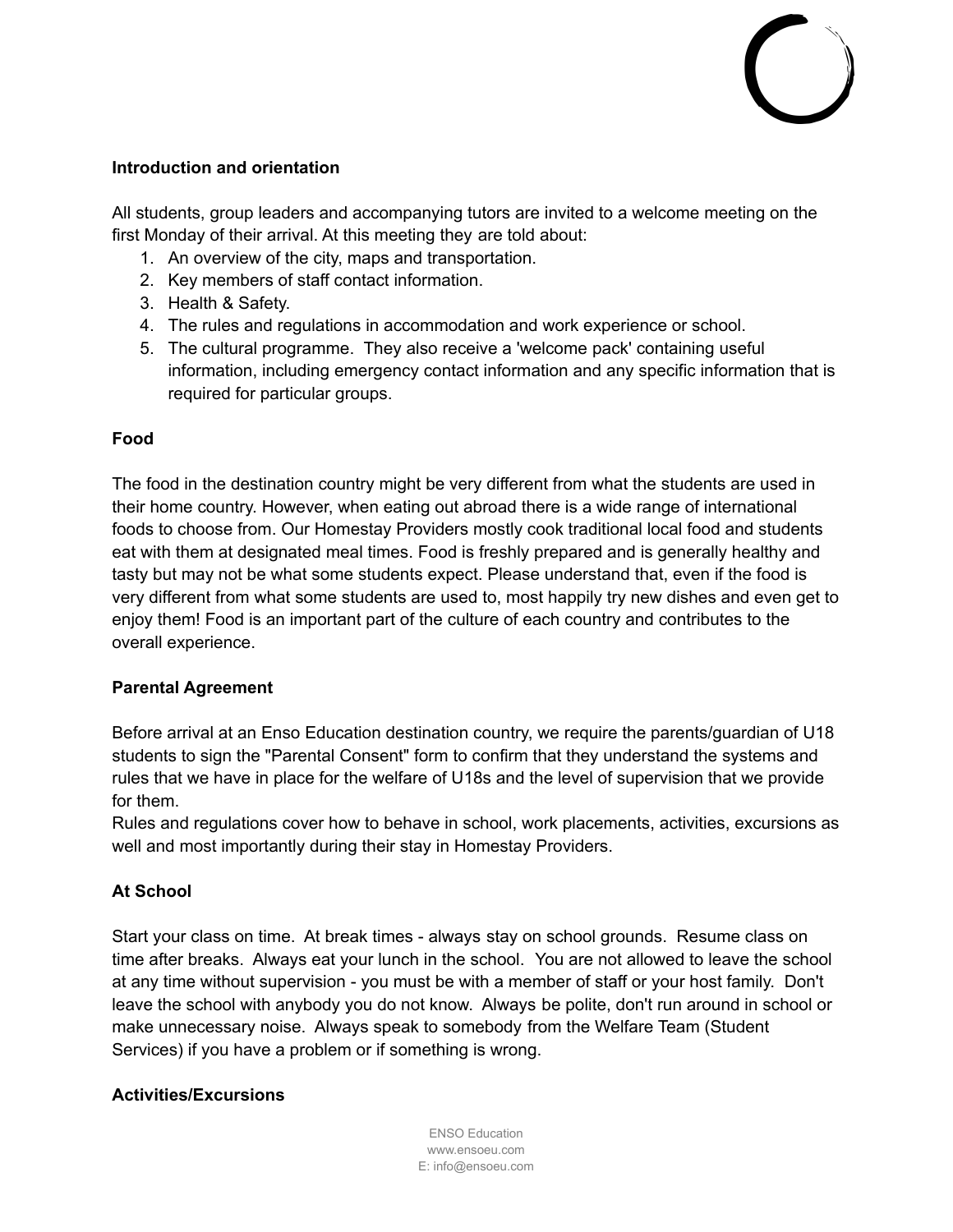

Students must be on time at agreed meetings. Always listen and take notice of your activity leader - they will give you instructions and guidance on the activity or excursion. Make sure you follow your activity leader. It is also important to wear appropriate clothing for the activity e.g. footwear, jacket, hat, umbrella, bottle of water, sunscreen etc. and remember to check the weather! Bear in mind to always make sure you have your host family's address and telephone number with you. If you have any problem, please speak to your activity leader.

## **Homestay Provider**

Set your alarm to allow you enough time to get up, have breakfast and get ready to leave for school/work experience on time. Be polite and courteous to your hosts and follow the housekeeping rules of the family. Observe the curfew times below and if you are going to be late, let your host know well in advance. Always go straight home after school or from your activity or excursion for your evening meal. If you are 15 or under you are not allowed to leave the Homestay without responsible adult supervision. Always speak to your Homestay if you have a problem or if something is wrong.

#### **What time must you be home?**

17 years old: 23.00

16 years old: 22.00

15 years old or younger you are not permitted to leave the host family home without responsible adult supervision.

## **Student U18s**

U18s are not permitted to:

- 1. Drink alcohol, take any form of recreational drug or "legal high"
- 2. Go to casino's or nightclubs where entrance is 18+
- 3. Stay out overnight without prior permission, leave the host town or have a sleepover at another host without prior approval

**Supervision of U18 s:** Enso will supervise all education and activity programmes. We have a 24- hour emergency contact number should any student have a problem or concern. Students may travel between homestay and school unsupervised. We will ensure that they have fully charged mobile phones and they travel in pairs.

**Safeguarding** - code of conduct –

The safeguarding code of conduct explains how all adults (teachers, group leaders, activity leaders, Homestay Providers etc.) should behave with young learners (U18s).

1. Never compromise yourself or put yourself in such a position which could lead to an allegation being made against you.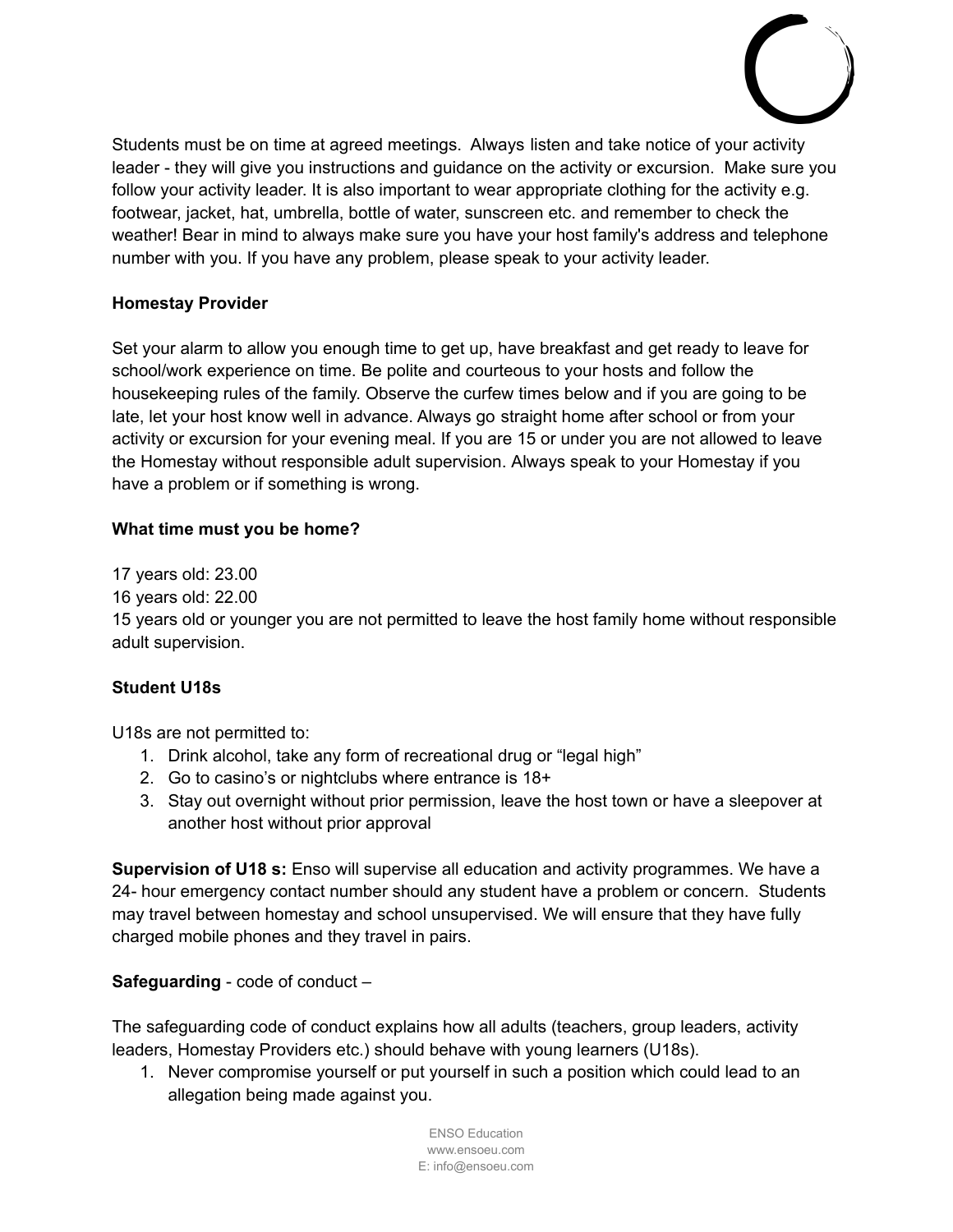

- 2. Keep all relationships with students strictly professional.
- 3. All staff must demonstrate the highest standards of behavior to promote the welfare, well-being and safety of U18s and vulnerable persons and reduce the likelihood of allegations being made.
- 4. If you have any concerns about the welfare, care, safety or well-being of an U18, you should report it immediately to reception, your line manager or any manager.
- 5. If you become aware of rumors or speculation regarding an U18 or any suspicious or inappropriate contact or relationship with a member of staff or any other visitor, you must report it immediately.
- 6. If an U18 reports a concern to you, you must report it.

The safety of U18s is everyone's responsibility. If you see or hear anything of concern you must report it; doing nothing is not an option.

All staff are to be aware of the Safeguarding of Vulnerable Persons Policy. A copy is available in the staff kitchen, teacher's room, reception and on request.

## **Cultural Programmes**

We provide a full programmes of afternoon and evening activities Monday to Friday, and full-day guided excursions at weekends. For activities where the meeting point is not given as a school premises, students may need to make their own way to the event unsupervised. After all activities, students will make their way home unsupervised. For evening activities, particularly when it is dark, we strongly advise all students under 18 to travel back to their homestay with a friend living nearby. Enso Education organises one-day guided excursions at weekends supervised by staff. There may be some time in the programmes (2-3 hours) where the students will be unsupervised, for example to go shopping. We require that all students provide the Activity Leader with their mobile phone number and take particular care to ensure that U18s have the mobile phone number of the Activity Leader in case of emergency. With regard to students aged 16 and 17 these students are treated as adults and again there will normally be some time (2-3 hours) where the students will be unsupervised, for example to go shopping. Students age 15 and below will be supervised throughout an activity programme. If at any time responsibility for the supervision of students out of lessons or scheduled activities is not the responsibility of the school, it is explained in writing to the person making the booking at the time, and a completed booking will be taken as consent.

#### **Risk assessment during excursions**

All excursions (trips) are subject to a risk assessment. Here is a checklist for all group and activity leaders:

- 1. Give students and guides a contact mobile number.
- 2. Give a clear route map.
- 3. Make it clear what train the group is travelling on.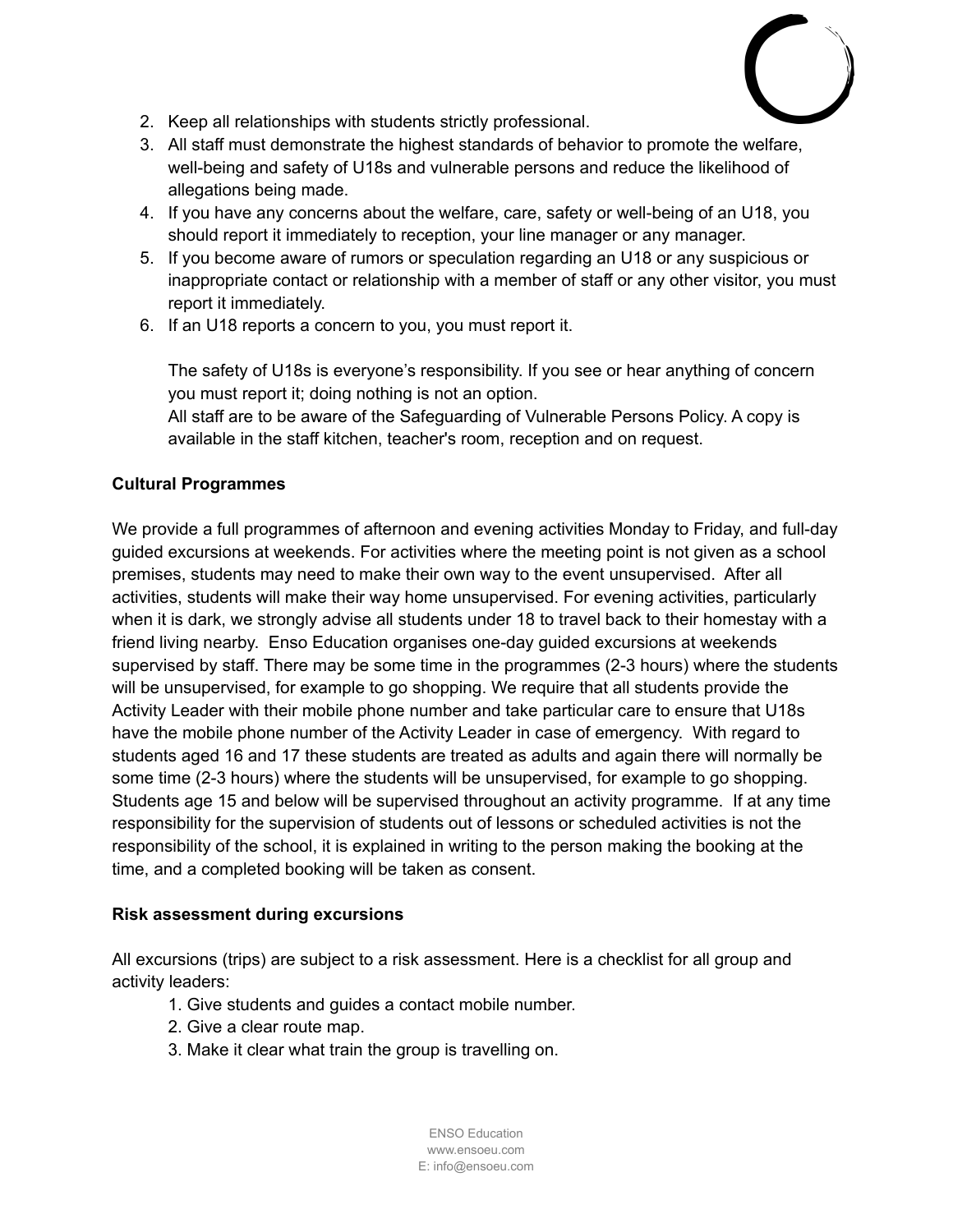4. Count the numbers of students during any breaks in journey and getting on and on the train or coach. Take something visible to carry (e.g. green umbrella) and wear the official clothing provided. It makes it easier for the group to follow you in the crowded streets.

5. Ensure one of you is leading the group and other walks behind, if there is more than one guide.

6. Exchange phone numbers with everyone. Make sure everyone knows when and where you are meeting again. Encourage students to walk in small groups.

7. Ensure students know there is a risk of theft. Advise all students to make sure their bags are sealed and ask all students to be vigilant for each other as well.

8. Ensure you are aware of fire exits and fire evacuation procedures. Consider possible weather conditions and plan appropriate programme, clothing and equipment. Plan for students who may not bring suitable clothing. Check before departure and/or bring spares. Observe the daily weather forecast and adjust plans if necessary. Guides must know how to call emergency services. Remind students on medication to bring their medicines. Ensure emergency contact numbers are known to all students. Avoid busy roads wherever possible. Pre-plan the route as much as possible. Brief students as much as possible about potential hazards. Use designated crossings.

First Aid Members of staff in our schools are fully trained in first aid techniques and procedures. They hold a current First Aid Certificate and keep their training up to date. They have access to first aid equipment in the schools and take first aid kits with them on trips and activities. We have policies and procedures in place for all our staff and students to ensure the safety and well-being of everyone, whether on school premises or outside on organised events.

Hospital Treatment All activity leaders, guides and responsible adults should follow this procedure if a student needs to be taken to hospital following an accident: Apply first aid, if appropriate. Call the emergency services on 999. Call parents or guardians. Accompany the student to hospital. Be prepared to stay with the student for as long as it is possible to do so. Issue a report detailing the circumstances of why, where and how the accident, injury or illness occurred. Send a copy of the report to parents, the school or a third party, as appropriate. Inform the host family. Take a copy of the parental consent form to the hospital.

Liability Insurance Enso Education has full public liability insurance which covers students should anything happen to them on school premises, for example: death and injury or damage to property or possessions. Enso Education is fully protected for up to £5,000,000 per claim.

Medical Insurance NHS Treatment is free of charge for all EU nationals, but payment is required for any necessary medicines. Any student from outside the EU will need to have their own medical insurance. We do not provide medical insurance direct, but we can provide contact with an insurance provider. This is not included as part of a programme but can be purchased for an additional cost. Medical expense insurance is strongly recommended. It is available to anyone under the age of 70 and must be purchased before travel begins. The cover includes leisure trips within Europe up to a maximum of 21 days per trip. The insurance cover provides financial protection and medical assistance during the length of stay. Exact coverage depends upon the individual policy but examples include: Personal accident emergency medical treatment